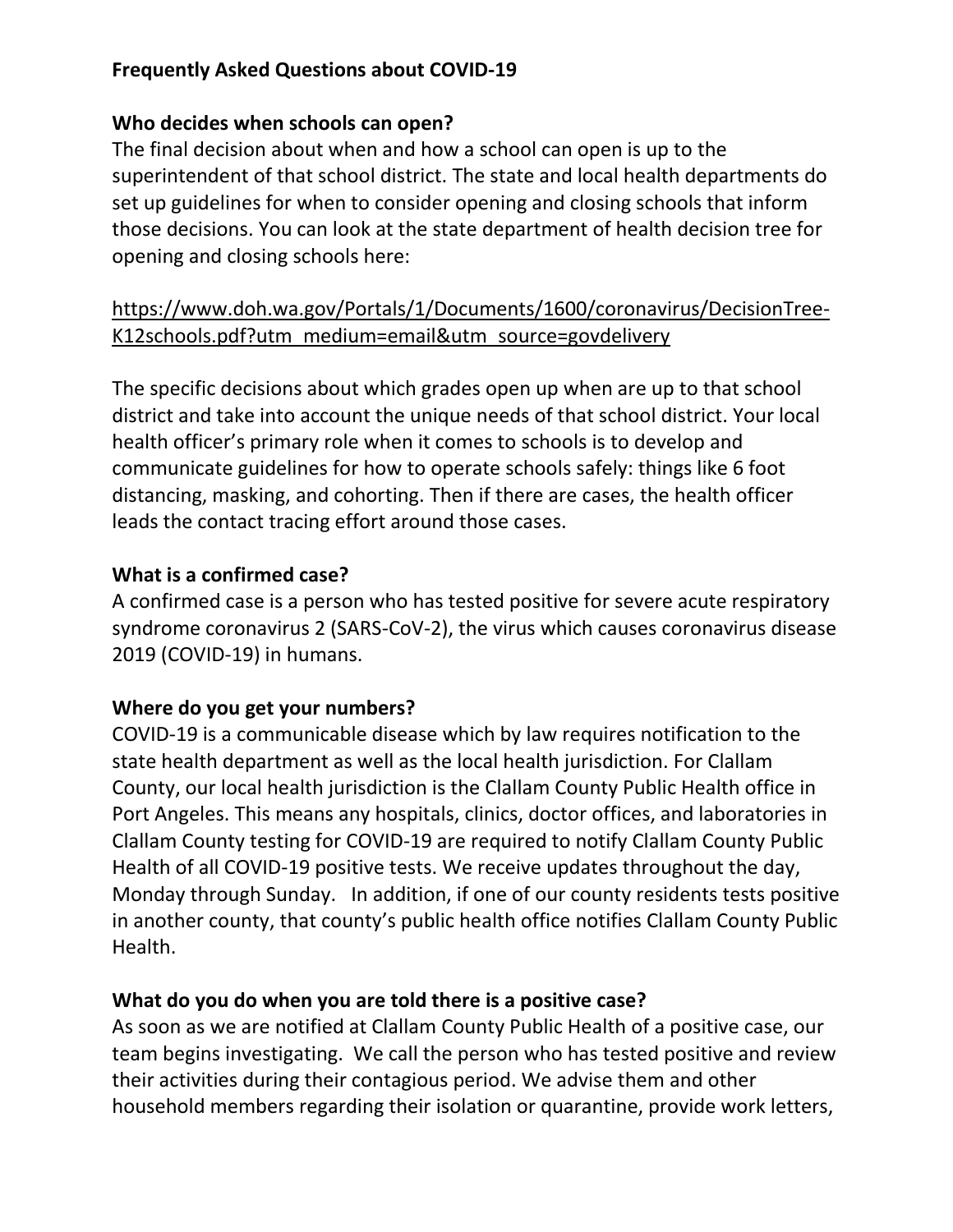and other support services. Our goal is to support the person who has been diagnosed and to find any other people who may have been exposed to the virus. The team calls people who have been in close contact with this person provides quarantine advice, work letters, and other support services. We don't disclose the name of the person who tested positive or any other identifying information about them unless they say it's ok.

#### **What is isolation?**

Isolation is the term used for separating a person who has been diagnosed with COVID-19 from others to prevent infection.

#### **What is quarantine?**

Quarantine is the term used for separating people who have been exposed to COVID-19 but have not yet developed the virus from others so that they do not transmit the virus in the days before they develop symptoms.

## **What is a close contact?**

A close contact is a person who has been exposed to COVID-19. To be defined as a close contact, you have to have spent 15 minutes or more within 6 feet of a person who has COVID-19 or engaged in very close contact with that person (kissing, some medical procedures, etc.). Because of the high risk of transmission in outbreaks, we consider all people in outbreaks to be close contacts.

#### **What is an outbreak?**

An outbreak is when there are two or more cases at a single location (outside of a household) that are epidemiologically linked, meaning one was infected by the other. Sometimes, there may be two people who worked at the same business who got COVID-19, but not from each other - say they both took plane trips to separate places and contracted the virus there. The reason it only takes 2 cases to make an outbreak is that 2 cases means there is the possibility of quite a bit more transmission. Acting fast to close the area and do contact tracing helps contain outbreaks.

#### **How do you know when a case is recovered?**

The time it takes to recover from COVID-19 is really variable. Recovery from COVID-19 is defined as being >10 days from the onset of symptoms and >24 hours since the resolution of fever and improvement in all other symptoms. Most people diagnosed with COVID-19 will recover within about 2 weeks. Some will be ill for months. Some will face long-term disability from their illness, and